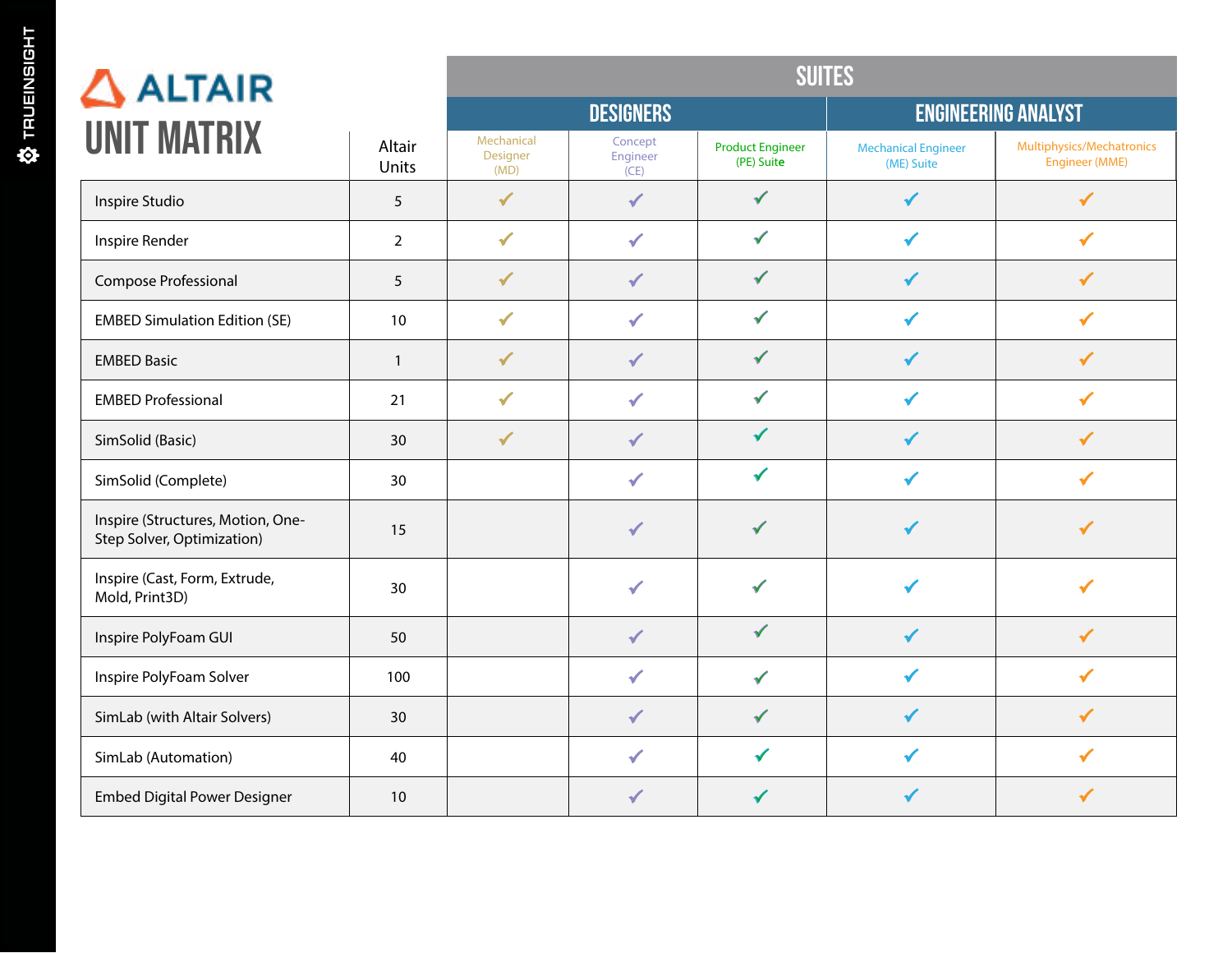| $\triangle$ ALTAIR                                                                            |                                |                             |                                | $\Delta$ ALTAIF                            |                                          |                                             |           |                                            |
|-----------------------------------------------------------------------------------------------|--------------------------------|-----------------------------|--------------------------------|--------------------------------------------|------------------------------------------|---------------------------------------------|-----------|--------------------------------------------|
|                                                                                               |                                |                             | <b>DESIGNERS</b>               |                                            |                                          | <b>ENGINEERING ANALYST</b>                  | Ф тя∪∈імэ |                                            |
| <b>UNIT MATRIX</b>                                                                            | Mechanical<br>Designer<br>(MD) | Concept<br>Engineer<br>(CE) | SEMU<br>Engineer<br>(1E) Suite | <b>Electronics Designer</b><br>(EDE) Suite | <b>Mechanical Engineer</b><br>(ME) Suite | Multiphysics/Mechatronics<br>Engineer (MME) |           | <b>UNIT MATRIX</b>                         |
| <b>ACTIVATE Professional</b>                                                                  |                                | 3 <sup>1</sup>              | <b>8 区</b>                     | 3                                          | $\mathbf{3}$                             |                                             |           | Flux2D (per Node)                          |
| FluxMotor                                                                                     |                                | $\overline{\mathbf{3}}$     | 3 <sup>1</sup>                 |                                            | $\mathbf{3}$                             |                                             |           | <b>Flux GUI</b>                            |
| <b>HyperWorks X</b>                                                                           |                                |                             |                                |                                            | $\mathbf{3}$                             |                                             |           | MotionView                                 |
| <b>HyperWorks CFD</b>                                                                         |                                |                             |                                |                                            | $\mathbf{3}$                             |                                             |           | ElectroFloGUI                              |
| HyperLife                                                                                     |                                |                             |                                |                                            | $\overline{\mathbf{3}}$                  |                                             |           | Feko / newFASANT / WinP<br><b>WRAP GUI</b> |
| HyperGraph, HyperGraph3D                                                                      |                                |                             |                                |                                            | $\mathbf{3}$                             |                                             |           |                                            |
| Altair Bushing Model, Hyper-<br>GraphTrans, HyperViewTrans,<br>MediaView, TableView, TextView |                                |                             |                                |                                            | $\mathbf{3}$                             |                                             |           | Solvers (1-4 Cores)                        |
| HyperMesh                                                                                     |                                |                             |                                |                                            | $\overline{\mathbf{3}}$                  |                                             |           | Acusolve                                   |
| <b>HyperView</b>                                                                              |                                |                             |                                |                                            | $\overline{\mathbf{3}}$                  |                                             |           | Acuview                                    |
| SimLab (Pre-Post General Pur-<br>pose)                                                        |                                |                             |                                |                                            | $\overline{\mathbf{3}}$                  |                                             |           | Acutrace<br>Acufwh                         |
| Acuconsole                                                                                    |                                |                             |                                |                                            | $\mathbf{3}$                             |                                             |           | FluxSolver                                 |
| AcuMeshSim                                                                                    |                                |                             |                                |                                            | $\mathbf{3}$                             |                                             |           | HyperFormSover                             |
| AcuFieldView                                                                                  |                                |                             |                                |                                            | $\overline{\mathbf{3}}$                  |                                             |           | MotionSolve                                |
| BatchMesher                                                                                   |                                |                             |                                |                                            | $\mathbf{3}$                             |                                             |           | OptiStructFEA                              |
|                                                                                               |                                |                             |                                |                                            |                                          |                                             |           |                                            |

HyperCrash  $\vert$  ,  $\vert$  ,  $\vert$  ,  $\vert$  ,  $\vert$  ,  $\vert$  ,  $\vert$  ,  $\vert$  ,  $\vert$  ,  $\vert$  ,  $\vert$  ,  $\vert$  ,  $\vert$  ,  $\vert$  ,  $\vert$  ,  $\vert$  ,  $\vert$  ,  $\vert$  ,  $\vert$  ,  $\vert$  ,  $\vert$  ,  $\vert$  ,  $\vert$  ,  $\vert$  ,  $\vert$  ,  $\vert$  ,  $\vert$  ,  $\vert$  ,  $\vert$  ,  $\vert$  ,



**W** TRUEINSIGHT

| $\Delta$ ALTAIR                                 | <b>SUITES</b>                  |                             |                                 |                                            |                                          |                                             |  |  |  |
|-------------------------------------------------|--------------------------------|-----------------------------|---------------------------------|--------------------------------------------|------------------------------------------|---------------------------------------------|--|--|--|
| <b>JNIT MATRIX</b>                              |                                |                             | <b>DESIGNERS</b>                | <b>ENGINEERING ANALYST</b>                 |                                          |                                             |  |  |  |
|                                                 | Mechanical<br>Designer<br>(MD) | Concept<br>Engineer<br>(CE) | Engineer<br>XXX).<br>(1E) Suite | <b>Electronics Designer</b><br>(EDE) Suite | <b>Mechanical Engineer</b><br>(ME) Suite | Multiphysics/Mechatronics<br>Engineer (MME) |  |  |  |
| Flux2D (per Node)                               |                                |                             |                                 |                                            | $\overline{\mathbf{3}}$                  |                                             |  |  |  |
| Flux GUI                                        |                                |                             |                                 |                                            | $\mathbf{3}$                             |                                             |  |  |  |
| <b>MotionView</b>                               |                                |                             |                                 |                                            | $\overline{\mathbf{3}}$                  |                                             |  |  |  |
| ElectroFloGUI                                   |                                |                             |                                 |                                            |                                          |                                             |  |  |  |
| Feko / newFASANT / WinProp /<br><b>WRAP GUI</b> |                                |                             |                                 |                                            |                                          |                                             |  |  |  |
|                                                 |                                |                             |                                 |                                            |                                          |                                             |  |  |  |
| Solvers (1-4 Cores)                             |                                |                             |                                 |                                            |                                          |                                             |  |  |  |
| Acusolve                                        |                                |                             |                                 |                                            | $\overline{\mathbf{3}}$                  |                                             |  |  |  |
| Acuview                                         |                                |                             |                                 |                                            | $\mathbf{3}$                             |                                             |  |  |  |
| Acutrace                                        |                                |                             |                                 |                                            | $\overline{\mathbf{3}}$                  |                                             |  |  |  |
| Acufwh                                          |                                |                             |                                 |                                            | $\mathbf{3}$                             |                                             |  |  |  |
| FluxSolver                                      |                                |                             |                                 |                                            | $\mathbf{3}$                             |                                             |  |  |  |
| HyperFormSover                                  |                                |                             |                                 |                                            | $\mathbf{3}$                             |                                             |  |  |  |
| MotionSolve                                     |                                |                             |                                 |                                            | $\mathbf{3}$                             |                                             |  |  |  |
| OptiStructFEA                                   |                                |                             |                                 |                                            | $\overline{\mathbf{3}}$                  |                                             |  |  |  |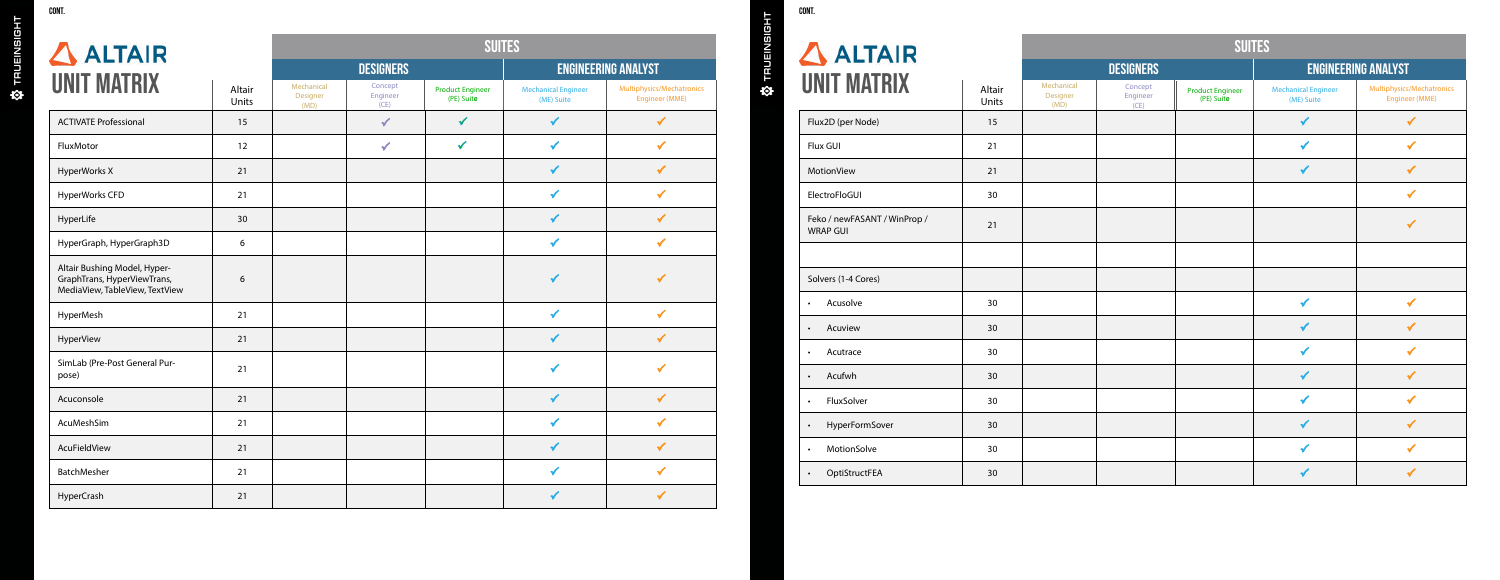| $\Delta$ ALTAIR                                                                                   | <b>SUITES</b>                  |                             |                                       |                                            |                                          |                                                    |  |  |  |
|---------------------------------------------------------------------------------------------------|--------------------------------|-----------------------------|---------------------------------------|--------------------------------------------|------------------------------------------|----------------------------------------------------|--|--|--|
|                                                                                                   |                                |                             | <b>DESIGNERS</b>                      | <b>ENGINEERING ANALYST</b>                 |                                          |                                                    |  |  |  |
| UNIT MATRIX                                                                                       | Mechanical<br>Designer<br>(MD) | Concept<br>Engineer<br>(CE) | <b>Product Engineer</b><br>(PE) Suite | <b>Electronics Designer</b><br>(EDE) Suite | <b>Mechanical Engineer</b><br>(ME) Suite | Multiphysics/Mechatronics<br><b>Engineer (MME)</b> |  |  |  |
| PollEx PCB (UPE) Unified Part<br>$\bullet$<br>Editor                                              |                                |                             |                                       | $\checkmark$                               |                                          | $\checkmark$                                       |  |  |  |
| PollEx PCB DfX Post-process-<br>$\bullet$<br>ing                                                  |                                |                             |                                       | $\checkmark$                               |                                          | ✔                                                  |  |  |  |
|                                                                                                   |                                |                             |                                       |                                            |                                          |                                                    |  |  |  |
| <b>EDEM Products</b>                                                                              |                                |                             |                                       |                                            |                                          |                                                    |  |  |  |
| EDEM-GUI<br>$\bullet$                                                                             |                                |                             |                                       |                                            |                                          | $\checkmark$                                       |  |  |  |
| EDEM-Solver-CPU (upto 4<br>$\bullet$<br>Cores)                                                    |                                |                             |                                       |                                            |                                          | $\checkmark$                                       |  |  |  |
| EDEM-Solver-GPU (per GPU)<br>$\bullet$                                                            |                                |                             |                                       |                                            |                                          | $\checkmark$                                       |  |  |  |
|                                                                                                   |                                |                             |                                       |                                            |                                          |                                                    |  |  |  |
| <b>Special Products</b>                                                                           |                                |                             |                                       |                                            |                                          |                                                    |  |  |  |
| ESAComp<br>$\bullet$                                                                              |                                | $\checkmark$                | $\checkmark$                          |                                            | $\checkmark$                             |                                                    |  |  |  |
| MultiScale Designer Plugin (for<br>$\bullet$<br>Radioss / OptiStruct)                             |                                |                             |                                       |                                            | $\checkmark$                             | $\checkmark$                                       |  |  |  |
| MDO - Multi-Disciplinary<br>$\bullet$<br><b>Optimization Director (allows</b><br>external solver) |                                |                             |                                       |                                            |                                          | $\checkmark$                                       |  |  |  |
| <b>GeoMechanics Director</b><br>$\bullet$                                                         |                                |                             |                                       |                                            |                                          | $\checkmark$                                       |  |  |  |

| ALTAIR                                                                               | <b>SUITES</b>                  |                             |                                       |                                            |                                          |                                             |  |  |  |
|--------------------------------------------------------------------------------------|--------------------------------|-----------------------------|---------------------------------------|--------------------------------------------|------------------------------------------|---------------------------------------------|--|--|--|
|                                                                                      | <b>DESIGNERS</b>               |                             |                                       |                                            | <b>ENGINEERING ANALYST</b>               |                                             |  |  |  |
| <b>NIT MATRIX</b>                                                                    | Mechanical<br>Designer<br>(MD) | Concept<br>Engineer<br>(CE) | <b>Product Engineer</b><br>(PE) Suite | <b>Electronics Designer</b><br>(EDE) Suite | <b>Mechanical Engineer</b><br>(ME) Suite | Multiphysics/Mechatronics<br>Engineer (MME) |  |  |  |
| PollEx PCB (UPE) Unified Part<br>Editor                                              |                                |                             |                                       | ✓                                          |                                          | ✔                                           |  |  |  |
| PollEx PCB DfX Post-process-<br>ing                                                  |                                |                             |                                       | $\checkmark$                               |                                          |                                             |  |  |  |
|                                                                                      |                                |                             |                                       |                                            |                                          |                                             |  |  |  |
| <b>DEM Products</b>                                                                  |                                |                             |                                       |                                            |                                          |                                             |  |  |  |
| <b>EDEM-GUI</b>                                                                      |                                |                             |                                       |                                            |                                          | $\checkmark$                                |  |  |  |
| EDEM-Solver-CPU (upto 4<br>Cores)                                                    |                                |                             |                                       |                                            |                                          | ✔                                           |  |  |  |
| EDEM-Solver-GPU (per GPU)                                                            |                                |                             |                                       |                                            |                                          | $\checkmark$                                |  |  |  |
|                                                                                      |                                |                             |                                       |                                            |                                          |                                             |  |  |  |
| pecial Products                                                                      |                                |                             |                                       |                                            |                                          |                                             |  |  |  |
| ESAComp                                                                              |                                | $\checkmark$                | $\checkmark$                          |                                            | $\checkmark$                             |                                             |  |  |  |
| MultiScale Designer Plugin (for<br>Radioss / OptiStruct)                             |                                |                             |                                       |                                            | $\checkmark$                             | $\checkmark$                                |  |  |  |
| MDO - Multi-Disciplinary<br><b>Optimization Director (allows</b><br>external solver) |                                |                             |                                       |                                            |                                          | ✔                                           |  |  |  |
| <b>GeoMechanics Director</b>                                                         |                                |                             |                                       |                                            |                                          | ✔                                           |  |  |  |

- 
- 

3

| GUN 1.                         |  |
|--------------------------------|--|
| $\Delta$ ALTAIR<br>UNIT MATRIX |  |
| Radioss                        |  |

| $\Delta$ ALTAIR                                                    |                                |                             |                                       | <b>ALTAIR</b>                              |                                          |                                                    |         |                                                                           |
|--------------------------------------------------------------------|--------------------------------|-----------------------------|---------------------------------------|--------------------------------------------|------------------------------------------|----------------------------------------------------|---------|---------------------------------------------------------------------------|
|                                                                    |                                |                             | <b>DESIGNERS</b>                      |                                            |                                          | <b>ENGINEERING ANALYST</b>                         | TRUEINS |                                                                           |
| <b>UNIT MATRIX</b>                                                 | Mechanical<br>Designer<br>(MD) | Concept<br>Engineer<br>(CE) | <b>Product Engineer</b><br>(PE) Suite | <b>Electronics Designer</b><br>(EDE) Suite | <b>Mechanical Engineer</b><br>(ME) Suite | Multiphysics/Mechatronics<br><b>Engineer (MME)</b> | ♦       | <b>UNIT MATRIX</b>                                                        |
| Radioss<br>$\bullet$                                               |                                |                             |                                       |                                            | $\checkmark$                             | $\checkmark$                                       |         | PollEx PCB (UPE) Unifi<br>Editor                                          |
| Coupled Solver<br>$\bullet$                                        |                                |                             |                                       |                                            | $\checkmark$                             | $\checkmark$                                       |         |                                                                           |
| HyperXtrudeFEA<br>$\bullet$                                        |                                |                             |                                       |                                            | $\checkmark$                             | $\checkmark$                                       |         | PollEx PCB DfX Post-p<br>ing                                              |
| <b>OptiStruct (optimization)</b><br>$\bullet$                      |                                |                             |                                       |                                            | $\checkmark$                             | $\checkmark$                                       |         |                                                                           |
| nanoFluidX (per GPU) Decay<br>$\bullet$<br>available see table     |                                |                             |                                       |                                            |                                          | $\checkmark$                                       |         | <b>EDEM Products</b>                                                      |
| ultraFluidX (per GPU) Decay<br>available see table                 |                                |                             |                                       |                                            |                                          | $\checkmark$                                       |         | <b>EDEM-GUI</b><br>EDEM-Solver-CPU (up                                    |
| ElectroFloSolver<br>$\bullet$                                      |                                |                             |                                       |                                            |                                          | $\checkmark$                                       |         | Cores)                                                                    |
| FekoSolver including newFAS-<br>$\bullet$<br>ANT, WinProp and WRAP |                                |                             |                                       |                                            |                                          | $\checkmark$                                       |         | EDEM-Solver-GPU (pe                                                       |
|                                                                    |                                |                             |                                       |                                            |                                          |                                                    |         | <b>Special Products</b>                                                   |
| PollEX                                                             |                                |                             |                                       |                                            |                                          |                                                    |         | ESAComp                                                                   |
| PollEx PCB Logic<br>$\bullet$                                      |                                | $\checkmark$                |                                       | $\checkmark$                               | $\checkmark$                             | $\checkmark$                                       |         | MultiScale Designer P<br>Radioss / OptiStruct)                            |
| PollEx PCB Modeler (Viewer)                                        |                                | $\checkmark$                | $\checkmark$                          | $\checkmark$                               | $\checkmark$                             | $\checkmark$                                       |         |                                                                           |
| PollEx PCB Solvers (SI, PI,<br>$\bullet$<br>Thermal)               |                                |                             |                                       | $\checkmark$                               |                                          | $\checkmark$                                       |         | MDO - Multi-Disciplin<br><b>Optimization Director</b><br>external solver) |
| PollEx PCB Verification (DFM,<br>DFE, DFA, DFE+)                   |                                |                             |                                       | $\checkmark$                               |                                          |                                                    |         | <b>GeoMechanics Direct</b>                                                |

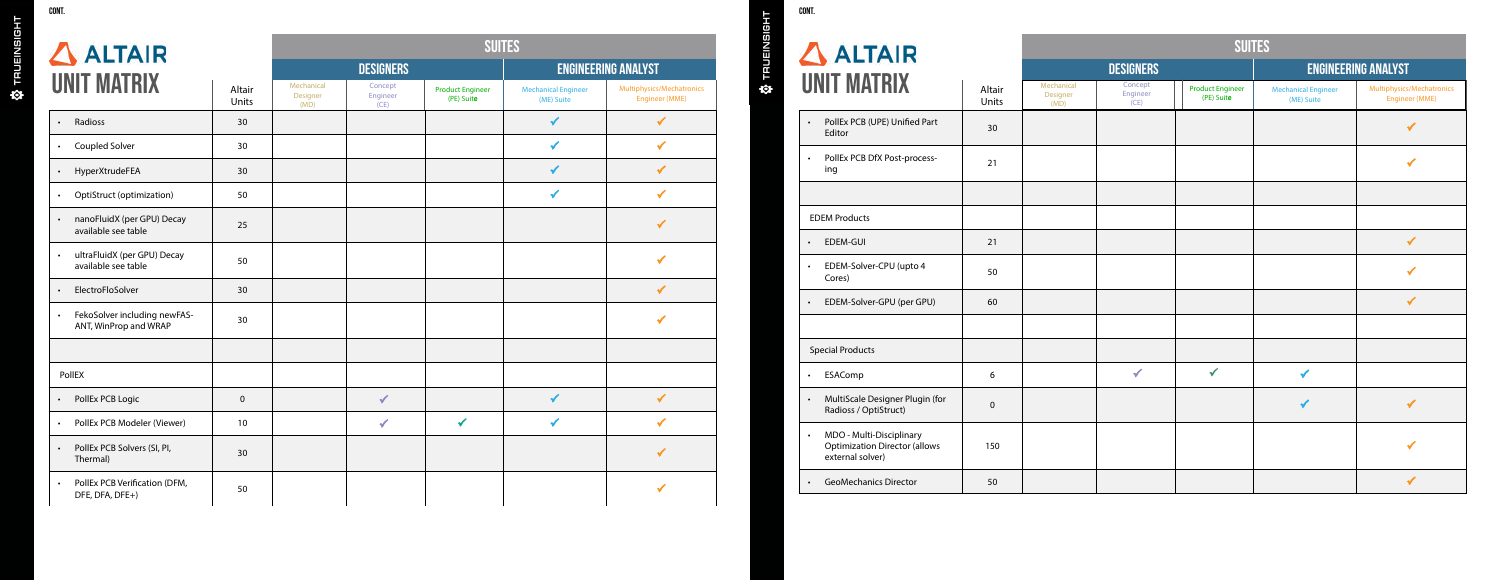• Weight Analytics - Server (Always on)

• AEC CFD

• e-Motor

**W** TRUEINSIGHT

| ALTAIR                                                     |                                |                             | TRUEINSIGH                            | $\Delta$ ALTAIF                            |                                          |                                                    |           |                                                 |
|------------------------------------------------------------|--------------------------------|-----------------------------|---------------------------------------|--------------------------------------------|------------------------------------------|----------------------------------------------------|-----------|-------------------------------------------------|
|                                                            |                                |                             | <b>DESIGNERS</b>                      |                                            |                                          | <b>ENGINEERING ANALYST</b>                         |           |                                                 |
| <b>UNIT MATRIX</b>                                         | Mechanical<br>Designer<br>(MD) | Concept<br>Engineer<br>(CE) | <b>Product Engineer</b><br>(PE) Suite | <b>Electronics Designer</b><br>(EDE) Suite | <b>Mechanical Engineer</b><br>(ME) Suite | Multiphysics/Mechatronics<br><b>Engineer (MME)</b> | $\bullet$ | <b>UNIT MATRIX</b>                              |
| <b>Impact Simulation Director -</b><br>$\bullet$<br>Abaqus |                                |                             |                                       |                                            |                                          |                                                    |           | MultiScale Designer P<br>LSDYNA / Abaqus)       |
| <b>Impact Simulation Director -</b><br>Radioss             |                                |                             |                                       |                                            |                                          | $\checkmark$                                       |           | Multiscale Designer P<br>composites / fiber ori |
| <b>Impact Simulation Director -</b><br>LS Dyna             |                                |                             |                                       |                                            |                                          |                                                    |           | etc)                                            |
| <b>Model Mesher Director</b>                               |                                |                             |                                       |                                            |                                          | $\checkmark$                                       |           | <b>Other Products</b>                           |
| <b>NVH Director</b>                                        |                                |                             |                                       |                                            |                                          |                                                    |           | Automate                                        |
| <b>Squeak and Rattle Director</b>                          |                                |                             |                                       |                                            |                                          | $\checkmark$                                       |           | Process Manager - Ap                            |
| Ziegler Material DatabaseSnR                               |                                |                             |                                       |                                            |                                          | ✔                                                  |           | tions                                           |
| Virtual Gauge Director                                     |                                |                             |                                       |                                            |                                          |                                                    |           | <b>HyperStudy Microsoft</b><br>Plugins          |
| <b>Weld Certification Director</b><br>$\bullet$            |                                |                             |                                       |                                            |                                          | $\checkmark$                                       |           | Altair Bushing Model                            |
| Weight Analytics - Web-Portal<br>Per user (Decays later)   |                                |                             |                                       |                                            |                                          | $\checkmark$                                       |           | HyperGraphTrans                                 |
|                                                            |                                |                             |                                       |                                            |                                          |                                                    |           | <b>HyperViewTrans</b>                           |

| CONT. |                                    |
|-------|------------------------------------|
|       | n<br><b>UNIT MA</b>                |
|       | MultiScale I<br>LSDYNA / A         |
|       | Multiscale I<br>composites<br>etc) |
|       |                                    |
|       | <b>Other Products</b>              |
|       | Automate                           |
|       | Process Ma<br>tions                |
|       | HyperStudy<br>Plugins              |
|       | Altair Bushi                       |
|       | <b>HyperGrapl</b>                  |
|       | HyperView <sup>-</sup>             |
|       | MediaView                          |
|       | <b>TableView</b>                   |
|       | <b>TextView</b>                    |
|       |                                    |

| ALTAIR                                                                 | <b>SUITES</b>                  |                             |                                       |                                            |                                          |                                                    |  |  |  |
|------------------------------------------------------------------------|--------------------------------|-----------------------------|---------------------------------------|--------------------------------------------|------------------------------------------|----------------------------------------------------|--|--|--|
|                                                                        |                                |                             | <b>DESIGNERS</b>                      |                                            | <b>ENGINEERING ANALYST</b>               |                                                    |  |  |  |
| <b>JNIT MATRIX</b>                                                     | Mechanical<br>Designer<br>(MD) | Concept<br>Engineer<br>(CE) | <b>Product Engineer</b><br>(PE) Suite | <b>Electronics Designer</b><br>(EDE) Suite | <b>Mechanical Engineer</b><br>(ME) Suite | Multiphysics/Mechatronics<br><b>Engineer (MME)</b> |  |  |  |
| MultiScale Designer Plugin (for<br>LSDYNA / Abaqus)                    |                                |                             |                                       |                                            |                                          | ✔                                                  |  |  |  |
| Multiscale Designer Pro (for<br>composites / fiber orientation<br>etc) |                                |                             |                                       |                                            |                                          | ✔                                                  |  |  |  |
|                                                                        |                                |                             |                                       |                                            |                                          |                                                    |  |  |  |
| <b>Other Products</b>                                                  |                                |                             |                                       |                                            |                                          |                                                    |  |  |  |
| Automate                                                               |                                |                             |                                       |                                            | $\checkmark$                             | $\checkmark$                                       |  |  |  |
| Process Manager - Applica-<br>tions                                    |                                |                             |                                       |                                            | $\checkmark$                             | ✔                                                  |  |  |  |
| <b>HyperStudy Microsoft Excel</b><br>Plugins                           |                                |                             |                                       |                                            | $\checkmark$                             | ✔                                                  |  |  |  |
| Altair Bushing Model                                                   |                                |                             |                                       |                                            | $\checkmark$                             | $\checkmark$                                       |  |  |  |
| HyperGraphTrans                                                        |                                |                             |                                       |                                            | $\checkmark$                             | $\checkmark$                                       |  |  |  |
| HyperViewTrans                                                         |                                |                             |                                       |                                            | ✔                                        | $\checkmark$                                       |  |  |  |
| MediaView                                                              |                                |                             |                                       |                                            | ✔                                        | ✔                                                  |  |  |  |
| <b>TableView</b>                                                       |                                |                             |                                       |                                            | ✔                                        | ✔                                                  |  |  |  |
| <b>TextView</b>                                                        |                                |                             |                                       |                                            | ✔                                        | ✔                                                  |  |  |  |
| BatchMesher                                                            |                                |                             |                                       |                                            | ✔                                        | ✔                                                  |  |  |  |